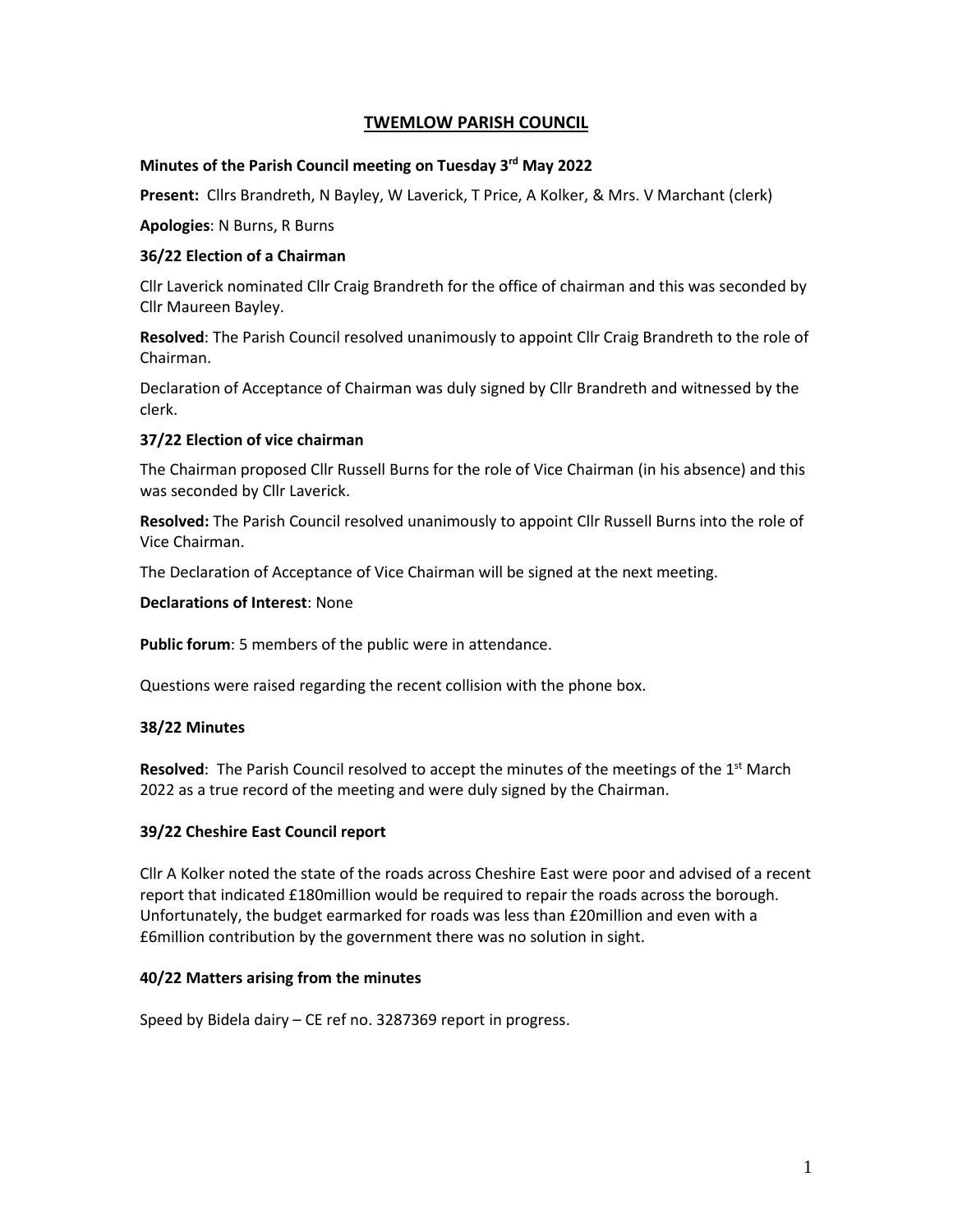# **41/22 Speed watch**

No speed watch sessions have taken place. A new speed gun is needed to conduct any further sessions. **Action** CB will forward details of the recommended speed gun so estimates/replacement can be obtained.

## **42/22 Speeding on Twemlow Lane**

Speeding continues as can be evidenced by the recent RTA's

### **43/22 Highways**

RTA'S

21/4/22 Vehicle collided with the phone box and caught fire. Extensive damage has been caused to the phone box and surrounding green. The driver was not injured.

29/4/22 Vehicle lost control on the bend on the A535 near Saltersford Farm, collided with a barrier and ended up on its roof. The driver and 4 passengers were not injured.

#### **44/22 Damaged phone box/defibrillator**

The clerk has made numerous phone calls and emails and established all details and information with regards to the incident and is now pursuing a claim for the following;

- Replacement & fitting of a red phone box
- Custom made defibrillator stickers for phone box
- Defibrillator cabinet
- Fitting of defibrillator cabinet
- Replacement defibrillator
- Defibrillator battery
- Defibrillator pads

Action – VM to write to CE Council re the recent RTA's

 VM to contact ANSA re the reinstatement of the grass on the green VM to pursue Royal Mail for reinstatement of the post box VM to continue corresponding with the insurers

#### **45/22 Planning Applications**

None

#### **46/22 Accounts**

Balance of account £4083.68

To authorise the following;

£129.95 Twemlow Village sign (paid)

£294 Defib battery (paid)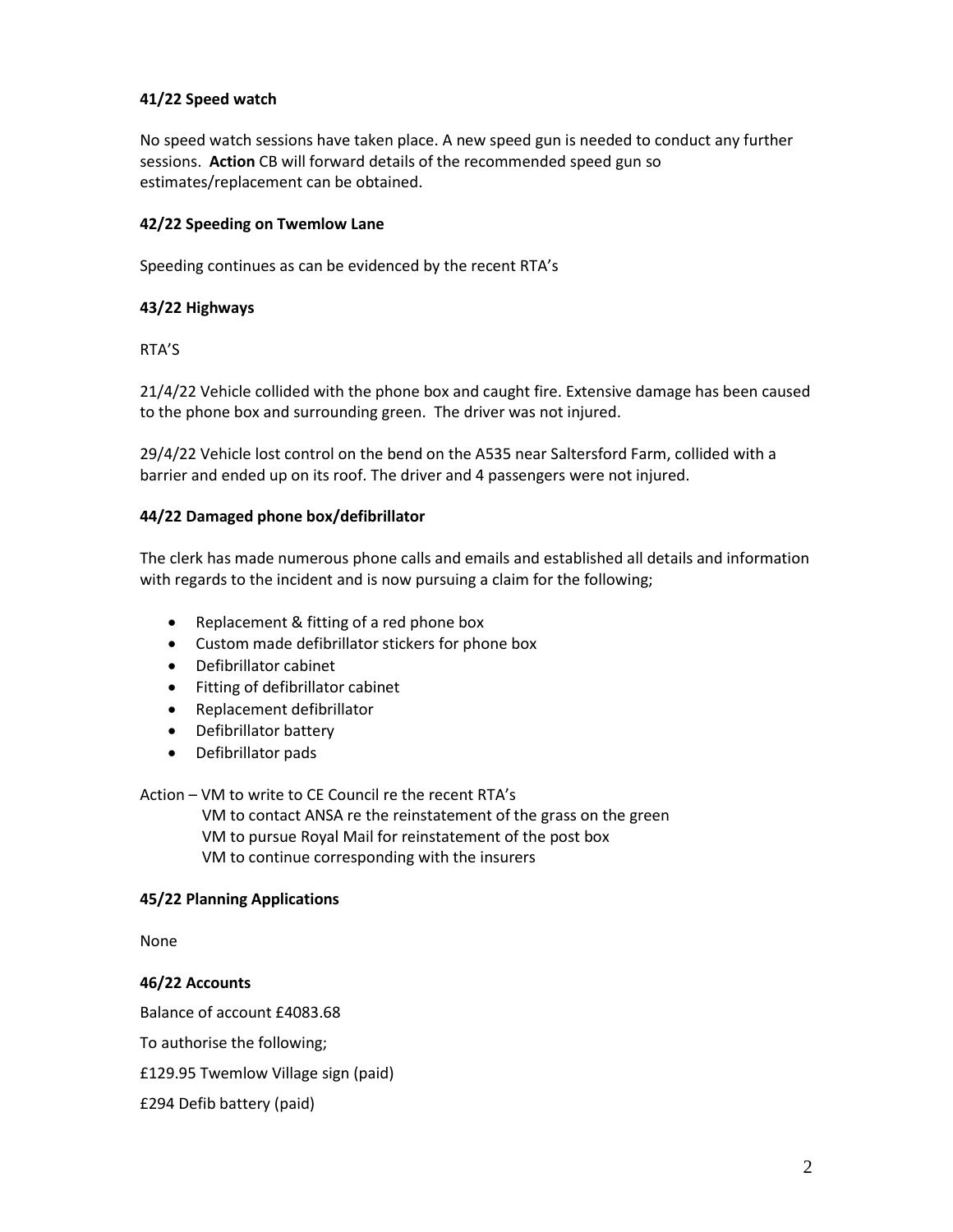£41.60 Clerks back pay 2021-22

£66.96 CHALC annual subscription

**Resolved** – to approve the payments as requested.

Receipts;

£1750 Cheshire East Precept

£155.86 Vat reclaim

## **47/22 Jubilee souvenir**

The coins have arrived and have been passed to Cllr Laverick. The coins need to be inserted into the wallets, envelopes and delivered. Cllr Bayley and Laverick suggested a colouring competition for the cubs/rainbows to decorate the envelopes with the prize of a coin. **Action** – WL & MB to coordinate the competition and delivery of coins to 87 residents.

# **48/22 Twemlow Boundary sign**

The sign has been passed to Cllr R Burns to fit however it appears the posts are now missing **Action** – RB to replace posts and fit sign.

# **49/22 Budget 2022-2023**

Held over to next meeting due to time constraints

### **50/22 Annual review – register of interests**

Held over to next meeting due to time constraints

### **51/22 Internal Audit – section 1**

The Internal auditor's report for 2021/2022 was received and noted.

Following the review of the effectiveness of the system of internal control, to approve the Clerk to complete Section 1 –Annual Governance Statement 2021 - 22 of the AGAR.

**Resolved** - The Chairman and the Clerk to sign to confirm compliance.

### **52/22 Internal Audit – section 2**

To consider Section 2 – Accounting Statements 2021-2022 of the AGAR, approve the Accounting Statements.

**Resolved** – The Chairman sign to confirm compliance.

### **53/22 Internal Audit – Certificate of exemption**

The certificate of exemption was approved.

**Resolved -** Chairman and clerk to sign to confirm exemption

### **54/22 Public inspection period for inspection of accounts**

**Resolved** - The public inspection period (Notice of Public Rights) will be from the from Monday 13th June 2022 to Friday 22<sup>nd</sup> July 2022 inclusive. All information will be posted on the parish Council website and notice board.

### **55/22 Chairman and members report**

Nothing to report

### **56/22 Clerks report**